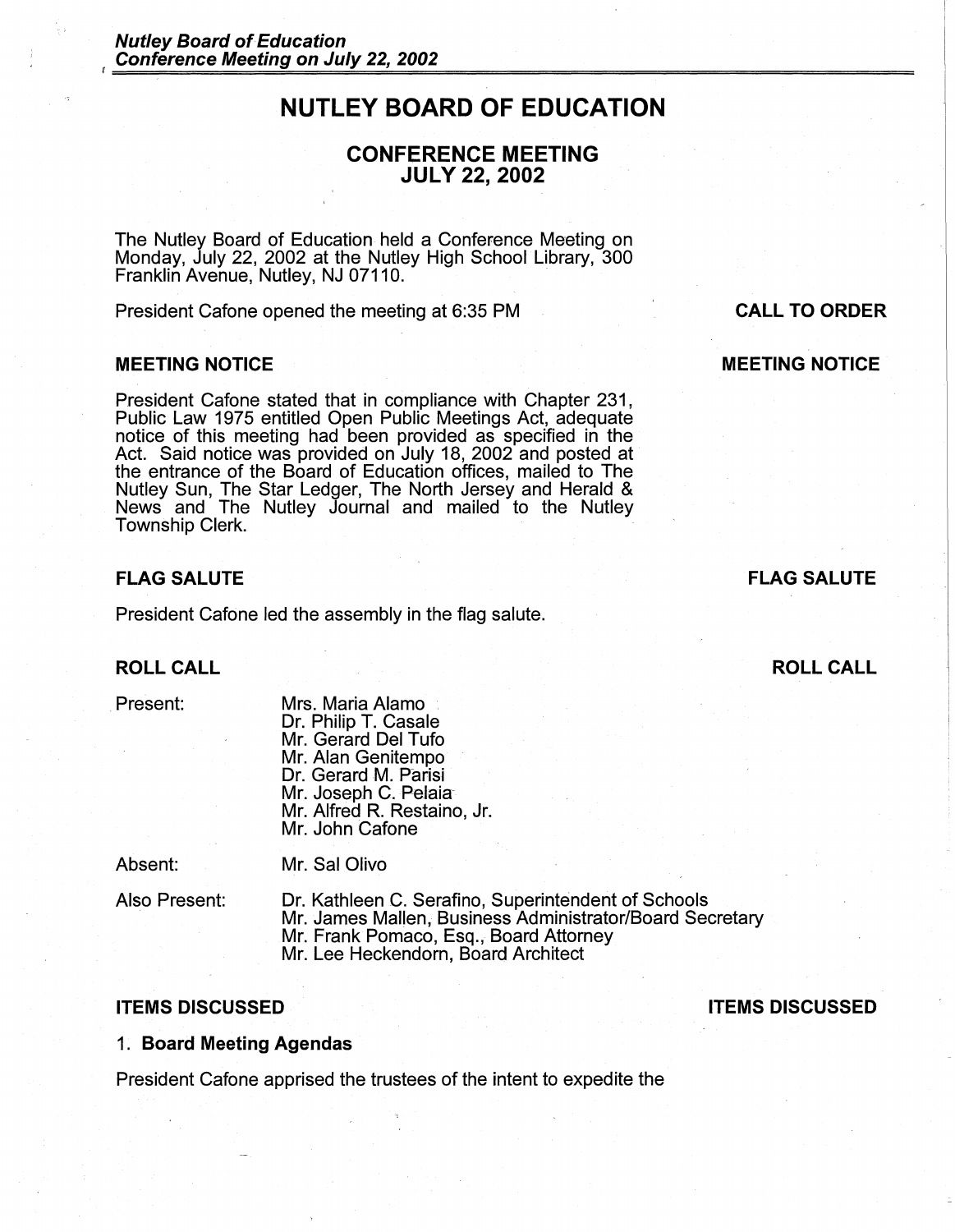#### **Nutley Board of Education Conference Meeting on July 22, 2002**

agenda at the Board's regular public meetings. The trustees and administration considered various ways to accomplish this objective. Discussion ensued, after which the trustees generally agreed to eliminate any unnecessary resolutions and agenda items. The trustees also agreed to consider modifying the Board's policies and bylaws to achieve this objective.

### 2. **Video Identification Systems**

President Cafone apprised the Board and public of the receipt of bids on July 17, 2002 for the purchase of digital closed circuit video recorders at all five elementary schools. He spoke of an alternative way to address this need as the bids were higher than anticipated. After discussion, the trustees agreed to allow Business Administrator James Mallen to pursue this objective.

#### 3. **Parking of Busses**

President Catone spoke of the consideration by the Facilities Committee to move the parking of the district's school busses from the Radcliffe School to the blacktop area behind the Franklin Middle School. Extensive discussion ensued. In conclusion the trustees agreed to investigate an estimated cost for fencing, revisions and other requirements to convert the middle school blacktop area into parking for school busses.

#### **4. Bond Referendum Revisions**

President Catone summarized the efforts of the Facilities Committee to reduce the amount of the defeated bond referendum. He spoke of the possibility of breaking up the proposed referendum projects into separate questions to allow the voters to act upon the proposed projects separately. He then introduced Board Architect Lee Heckendorn who summarized the committee's efforts to date. The trustees questioned the architect regarding various aspects of the proposed referendum. Extensive discussion ensued.

#### **5. Public Information Consultants**

President Catone apprised the public of the district's need to employ professionals to assist the Board in getting the accurate information. Brief discussion ensued.

President Cafone recommended a 10 minute recess until 8:00 PM when the Board would convene its regular public meeting.

## **ADJOURN**

There being no further business the meeting was adjourned at 7:50 PM on a motion by Trustee Del Tufo, seconded by Trustee Casale and unanimously approved by voice vote.

**ADJOURN**